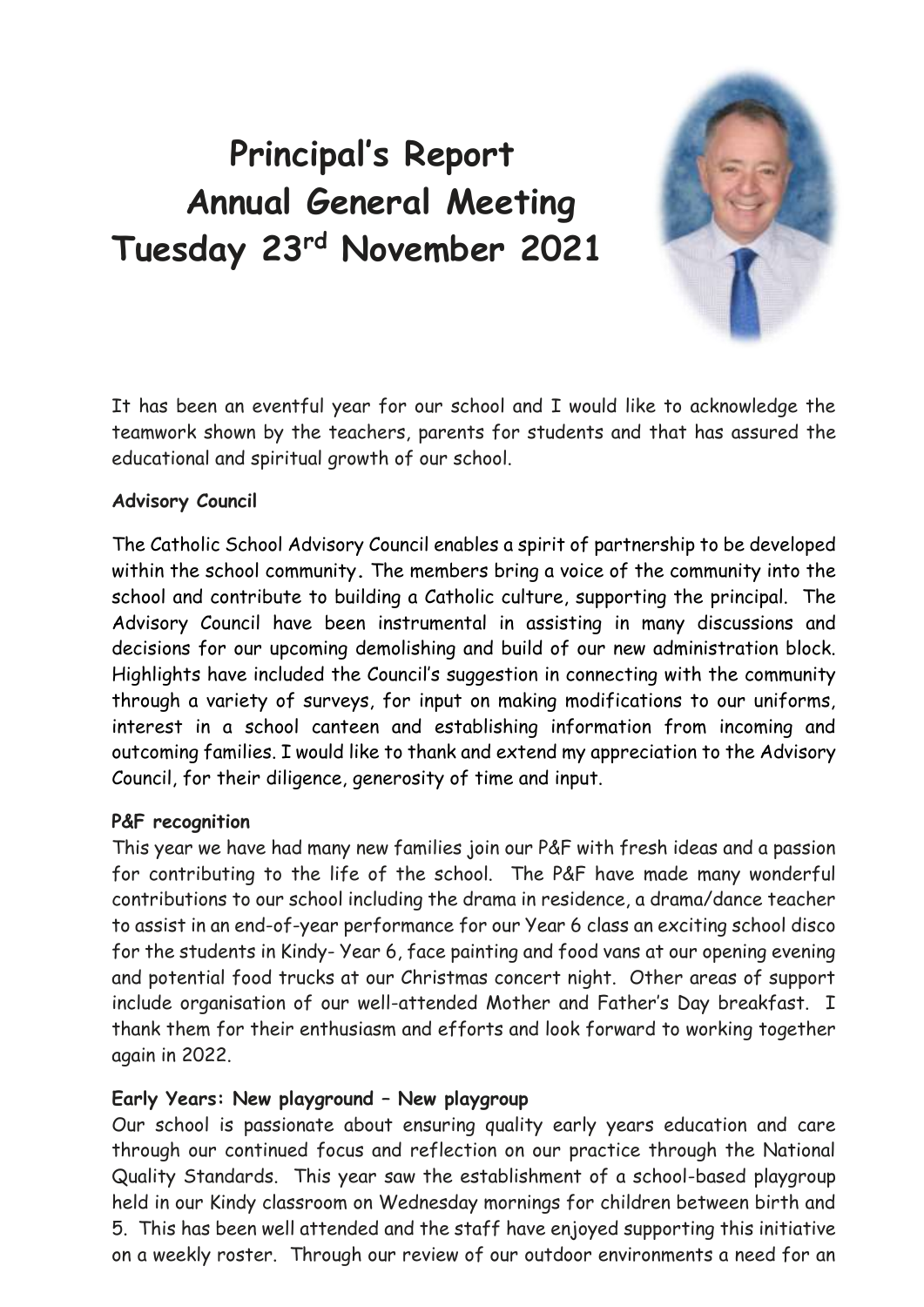additional play area was identified by the Pre-Primary and Year One staff. This playground was designed to assist students with developing their gross motor skills and upper body strength through a variety of monkey bar and climbing structures. The team worked on a plan that complemented and matched the aesthetics of the existing nature playground. The new area has been frequented by the Year 1 and 2 students and is a much-loved improvement to our play areas. The extension of the Kindy patio has provided more learning opportunities for our students. I would like to acknowledge the OSHC's role in financing both of these projects.

## **Parish**

Father Leonard continues to provide support as Parish Priest and contribution to the important religious work we do at our school. Father Leonard, Melissa Doyle and Flavia Lenzo have supported the school leadership team to plan the many Eucharistic Celebrations throughout the year, including weekly masses for classes, whole school masses and our Sacramental Program. Our family masses have grown in participation and will continue to be a focus for 2022. We were pleased to have mass for St Anthony's day followed by our mission fete given we missed this opportunity due to the COVID restrictions in 2020. I would like to take this opportunity to thank Father Leonard for his leadership and guidance, and in particular his dedication to working with the teachers and families to help support the faith formation of our students.

# **Religious Education**

On Holy Thursday the staff from St Anthony's joined Sacred Heart Mundaring and Matthew Gibney High Wycombe in a joint professional faith day, Praying the Stations of the cross. Set on the grounds of Matthew Gibney the staff walked the Way of the Cross and enjoyed reflections from CEWA staff Mario Bugna, Dr Chris Cotter and Sr Catherine. The reflections from staff noted the rich theological and practical connection provided by the presenters that add to our understanding of Catholic tradition and practice.

As identified in our Evangelisation planning in 2020, this year the staff focused on 'service to others.' Some of the initiatives included a cupcake for parents baked by staff and given at drop off. The Jubilee celebrations were supported by the staff through donations of food items, assistance in preparation and participation in the evening. In November the staff participated in 'It's in the bag' project to support items to make a difference in the lives of women and girls experiencing homelessness, fleeing domestic violence or doing it tough.

The Making Jesus Real focus at St Anthony's has continued to flourish. Each assembly Anthony Bear has been awarded to worthy recipients demonstrating the values of Jesus through their witness to others. This year the students focused on eight core Christian values embedded in our Religious Education lessons, called 'The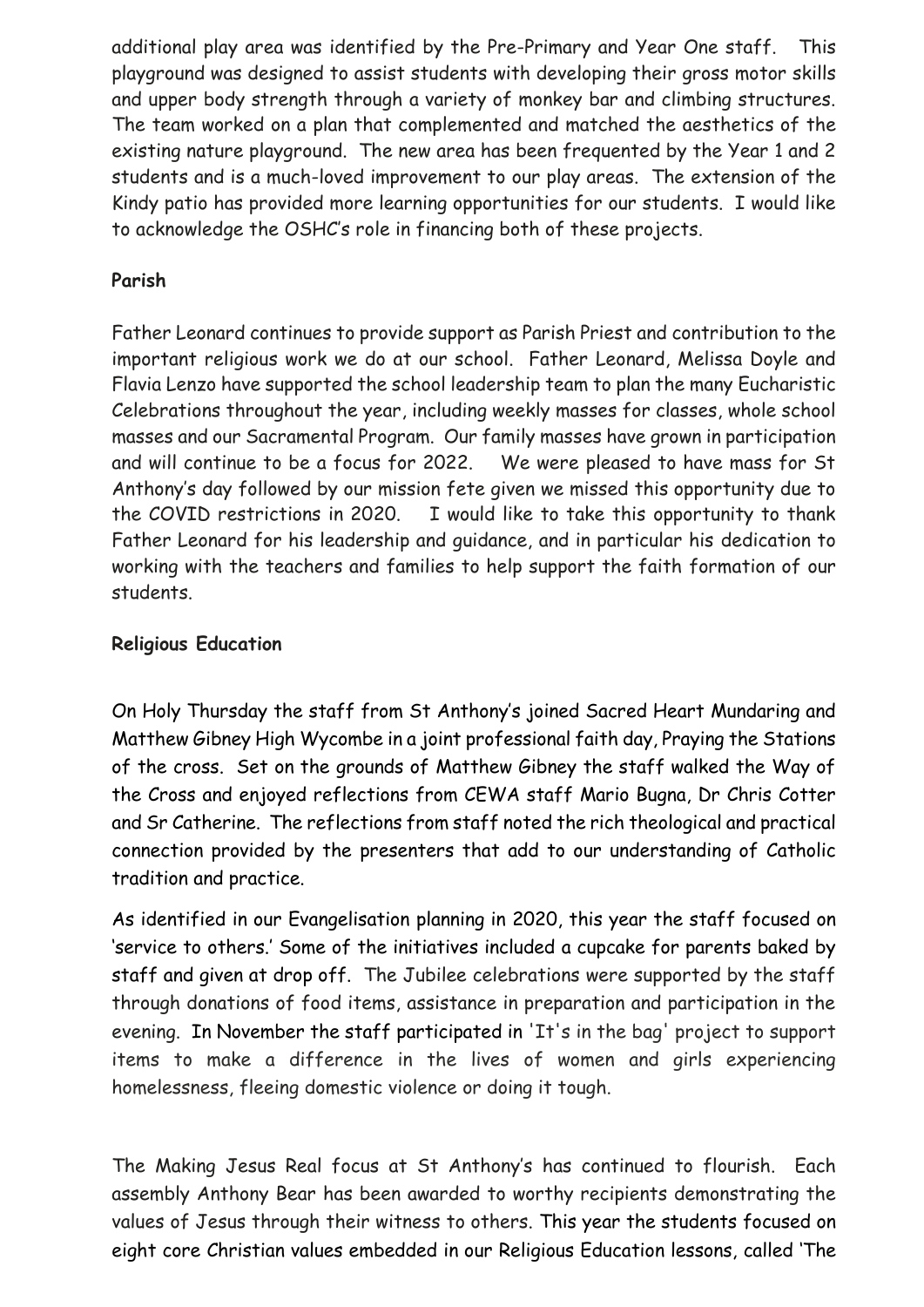Great Eight': Love, respect, thankfulness, gentleness, kindness, forgiveness, patience and prayer. Our student executive also shared practical ways we can model these values through our interactions at school and home.

October saw us gather for school rosary every Tuesday. The children were encouraged to a rosary to school and parishioners joined us on this day. Next year we have secured a pilgrim statue of Mary. This statue will have a time in each class and be symbol of devotion

# **Technology**

Our key teacher for technology curriculum supported another successful year for staff and students. Key highlights include:

- Robotics in the mornings Term 1-4 facilitated by staff Years 1-6
- Robotics competitions
- Coding clubs for our junior students.

Our key technology teacher, Philippa Wicksey, worked with staff and students to support the teaching of digital skills to our students through their planning and teaching.

## **Inquiry Based Learning**

Inquiry-based learning is an approach to learning that emphasizes the student's role in the learning process. Rather than the teacher telling students what they need to know, students are encouraged to explore the material, ask questions, and share ideas. This year the teachers from Kindy to Year 6 worked collaboratively to plan Guided Inquiry units of work. In these programs, learners are further empowered during this type of inquiry as they are given choice over the resources they will use to research their answers and how they will demonstrate their understanding. CEWA consultants facilitated Professional Learning Community meetings and Professional Development days focusing on imbedding thinking routines into programs.

## **Talk for Writing**

Talk for writing allows students to orally learn the language needed for a particular topic or text, before reading it and recreating it in their own writing. It focuses on high level vocabulary and is also very hands on and interactive. Talk for Writing is a very engaging way of learning to write different text types. Teachers work in teams to create highly motivating units of work, often with some fun hooks! This year all class teachers completed their training on Talk for Writing. Our Key Literacy teacher, Soli Gentile assisted in the creation of a whole school plan for implementing Talk 4 Wring writing a scope and sequence for the school from Kindy to Year Six.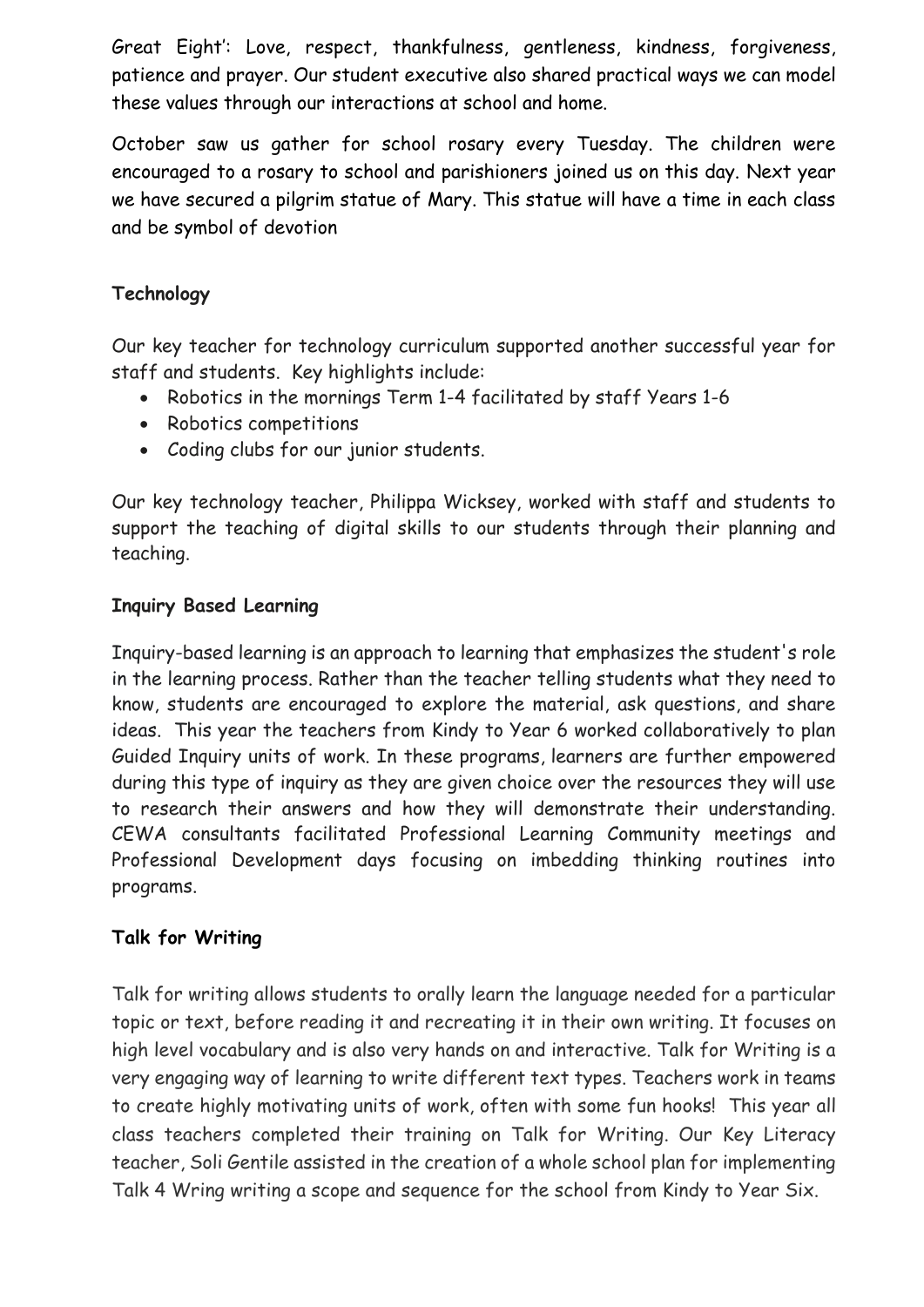## **Community Events**

We had a very well attended open evening in Term 3. The many highlights include displays in each classroom, in our robotics room, a wildlife focus in our Science room, a book fair in the library and face painting. Families congregated in our paved area to share a meal from the many food trucks while listening to music provided by our talented students. The only complaint from students was that it concluded too early as they would have liked to stay later.

#### **School Climate Survey**

School climate surveys are regularly held in Catholic Schools as a scientific measure that evaluate a range of aspects of the educational environment to assess perceptions and identify specific strengths and weaknesses within a school. The survey is designed to find out about the organisational climate at the school and how it can be improved. Our climate survey culminated in Term 3 this year with information sought and gathered from staff, students and parents through an online survey. Areas of strength were identified and celebrated. Areas to work on were also identified



NATIONAL SCHOOL IMPROVEMENT PARTNERSHIPS

|                 | Areas of Strength                                                                                                                                                                                                                                  | Area of Improvement                                                                                                                       |
|-----------------|----------------------------------------------------------------------------------------------------------------------------------------------------------------------------------------------------------------------------------------------------|-------------------------------------------------------------------------------------------------------------------------------------------|
| <b>Students</b> | <b>Expectations for success:</b><br>Success criteria in lesson planning linked to visible learning<br>Rule Clarity:<br>Students know the rules and high expectations for<br>hehaviour<br>Child safety is part of school culture<br>٠               | Affirming diversity<br>Continuing to build on cultural celebrations<br>e.g. Harmony Day/NAIDOC                                            |
| Staff           | School Mission-Catholic identify:<br>$-MIR$<br>-Vision for learning<br>٠<br>Safe and respectful environment<br>The policies and practices of the school create a safe<br>٠<br>environment for all.                                                 | Participation in decision making<br>Providing opportunities for staff to be involved in decision<br>making                                |
| Parent          | <b>Staff Support</b><br>Staff care about my child/children, staff treat my child with<br>٠<br>respect<br>Satisfaction with student Progress<br>Satisfied with how my child is progressing socially,<br>٠<br>emotionally, academically and morally. | Assessment & Feedback:<br>the criteria used for marking my child's assessment<br>٠<br>tasks/Communication when an assessment is coming up |

Working with NSI the leadership team identified areas of strength and potential growth as outlined below:

#### **NAPLAN**

On October 11 the staff spent a day looking at recent NAPLAN data and discussing the trends of the data over time, the celebrations and areas for focus for 2022. We started by reflecting in year levels about our students and the initiatives we have been focusing on for the past few years. We then spent the remainder of the day looking specifically at our NAPLAN results for 2021 and tracking the growth of students over time. It was noted an upward trend in the areas of writing in Years 3 and 5 and in reading and spelling in Years 5. The areas of focus for 2022 are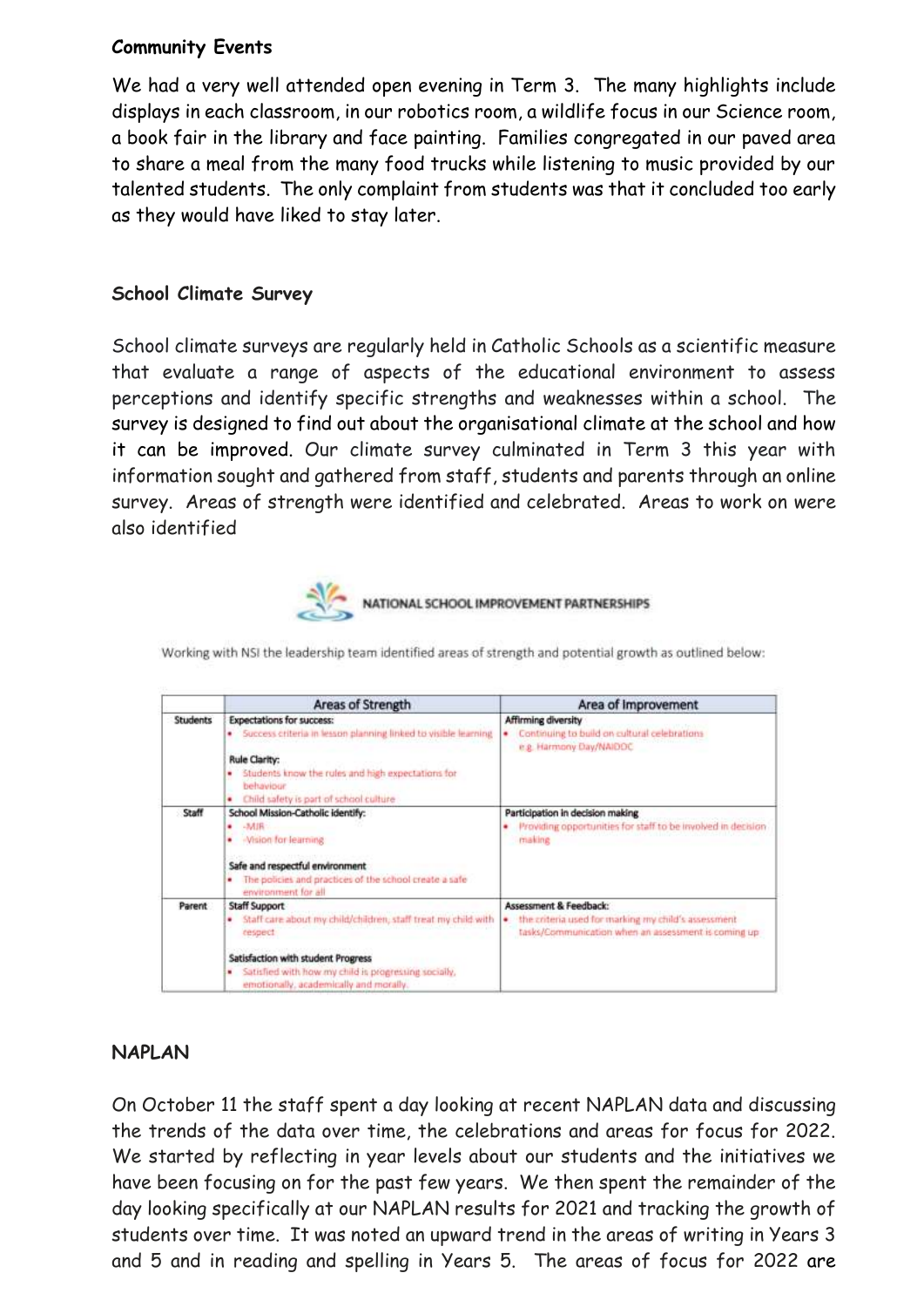numeracy and grammar. This data will continue to be looked at in the last week of Term 4 as we plan for 2022 and professional development will be designed for 2022 around these focus areas.

|                 | Year 3 | Year 5 |  |
|-----------------|--------|--------|--|
| Grammar         | 87.27% | 78.69% |  |
| Reading         | 90.91% | 90.61% |  |
| <b>Numeracy</b> | 83.64% | 83.61% |  |
| Writing         | 94.55% | 88.33% |  |
| <b>Spelling</b> | 81.82% | 93.44% |  |

# *2022 - Students Achieving the National Minimum Standard*

## **ENRICHMENT**

In 2022 we look forward to offering a wide range of enrichment classes throughout the school year. These classes allow students who need an extra challenge to be engaged in subjects in more depth and give them opportunities to explore and use their imagination. These classes will occur during the school week and class teachers with a special interest and expertise in these areas will run the sessions with small groups of students. Selection into these enrichment classes will be based on teacher identification and student achievement. The range of opportunities at this stage will include:

|              | Term 1                             | Term <sub>2</sub>             | Term 3                                                     | Term 4                                    |
|--------------|------------------------------------|-------------------------------|------------------------------------------------------------|-------------------------------------------|
| Year 1 and 2 |                                    | <b>STEM</b>                   |                                                            | <b>STEM</b>                               |
| Year 3 and 4 | Maths Club<br><b>Robotics STEM</b> | <b>Maths Club</b><br>Robotics | <b>Visual Art</b><br>(Four)                                | <b>Visual Art</b><br>(Three)              |
| Year 5 and 6 | <b>Robotics</b><br><b>Debating</b> | Robotics<br><b>TOM</b>        | <b>Maths Club</b><br><b>TOM</b><br><b>STEM</b><br>Robotics | Maths Club<br>Debating<br><b>Robotics</b> |